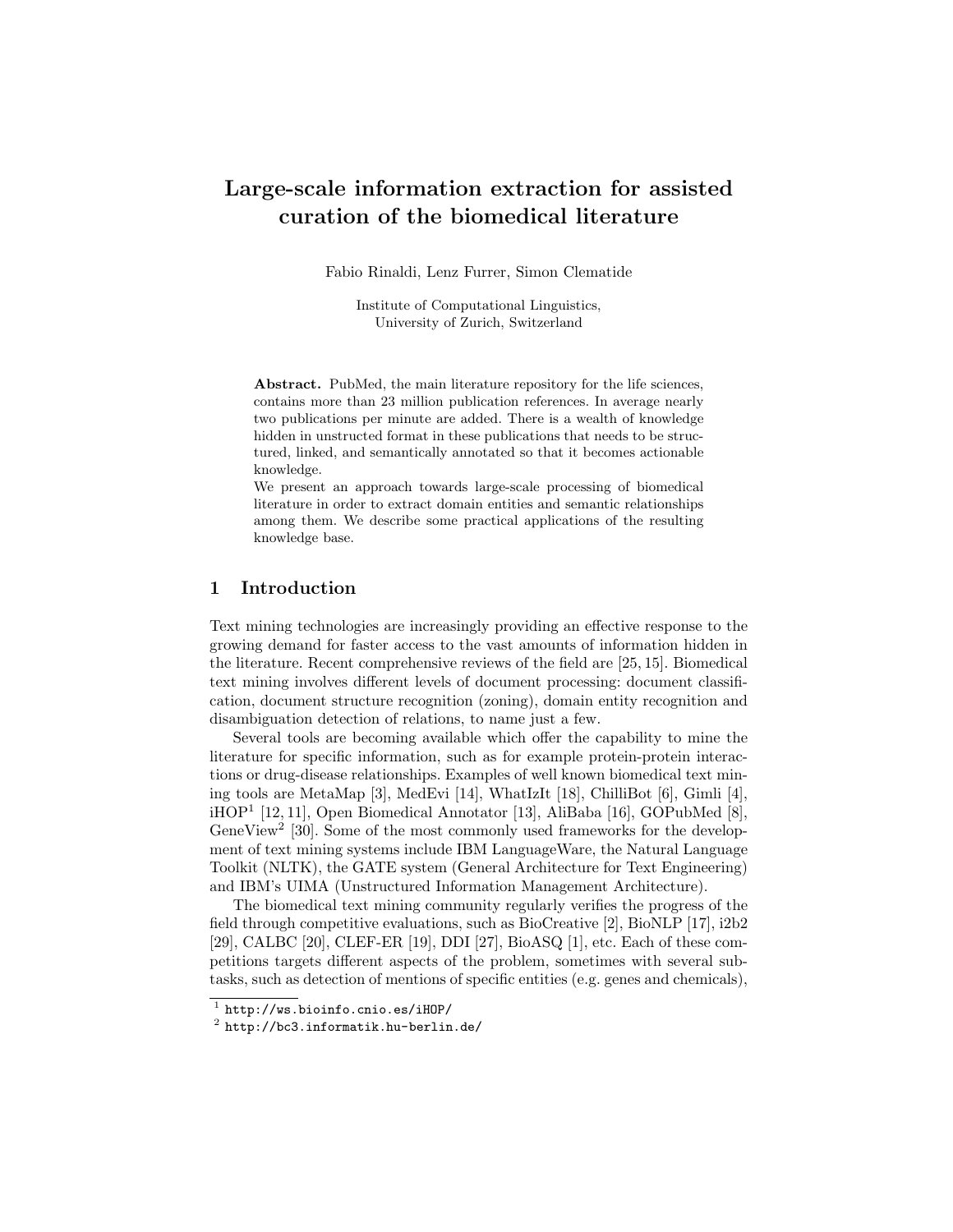detection of protein interactions, assignment of Gene Ontology tags (BioCreative), detection of structured events (BioNLP), information extraction from clinical text (i2b2), large-scale entity detection (CALBC), multilingual entity detection (CLEF-ER), drug-drug interactions (DDI), question answering in biology (BioASQ).

Evidence in support of relationships among biomedical entities, such as proteinprotein interactions, can be gathered from a multiplicity of sources. The larger the pool of evidence, the more likely a given interaction can be considered to be. In the context of biomedical text mining, this elementary observation can be translated into an approach that seeks to find in the literature all available evidence for a given interaction, and thus provides a reliable means to assign it a likelihood score before delivering the results to an end user.

In this paper we present the results of an on-going collaborative project between a major pharmaceutical company and an academic group with extensive expertise in biomedical text mining, with the initial goal of extracting proteinprotein interactions from a large pool of supporting papers, later to be extended to different entity relationships.

The OntoGene group<sup>3</sup> at the University of Zurich (UZH) specializes in mining the scientific literature for evidence of interactions among entities of relevance for biomedical research (genes, proteins, drugs, diseases, chemicals). The quality of the text mining tools developed by the group is demonstrated by top-ranked results achieved at several community-organized text mining competitions [22, 24, 21]. As part of a project funded by a large pharmaceutical company, the OntoGene group recently adapted their text mining, with the goal of detecting evidence for specific protein interactions described in the input documents. Given an input gene or protein, the system locates all interactions of that gene/protein and present them as a ranked list, with evidence coming from all papers where they are mentioned. The interface is structured in a way that allows easy inspection of the original evidence from the publications for any candidate interaction suggested by the system. The ranking computed by the system takes into consideration not only the local evidence in each paper, but also the global evidence across the collection. In summary, the system has the following capabilities:

- 1. identify all interactions in which a given protein is involved
- 2. rank them based on evidence in the literature
- 3. enable curation by an end user through a user-friendly interface

In the rest of this paper we describe the methods that were used in the development of the system (sec. 2), then we briefly report the results of an evaluation (sec. 3), and finally we focus specifically on some applications (sec. 4).

## 2 Methods

The OntoGene group developed in recent projects an advanced text mining pipeline which is used to provide all the basic text mining capabilities that are

 $^3$  http://www.ontogene.org/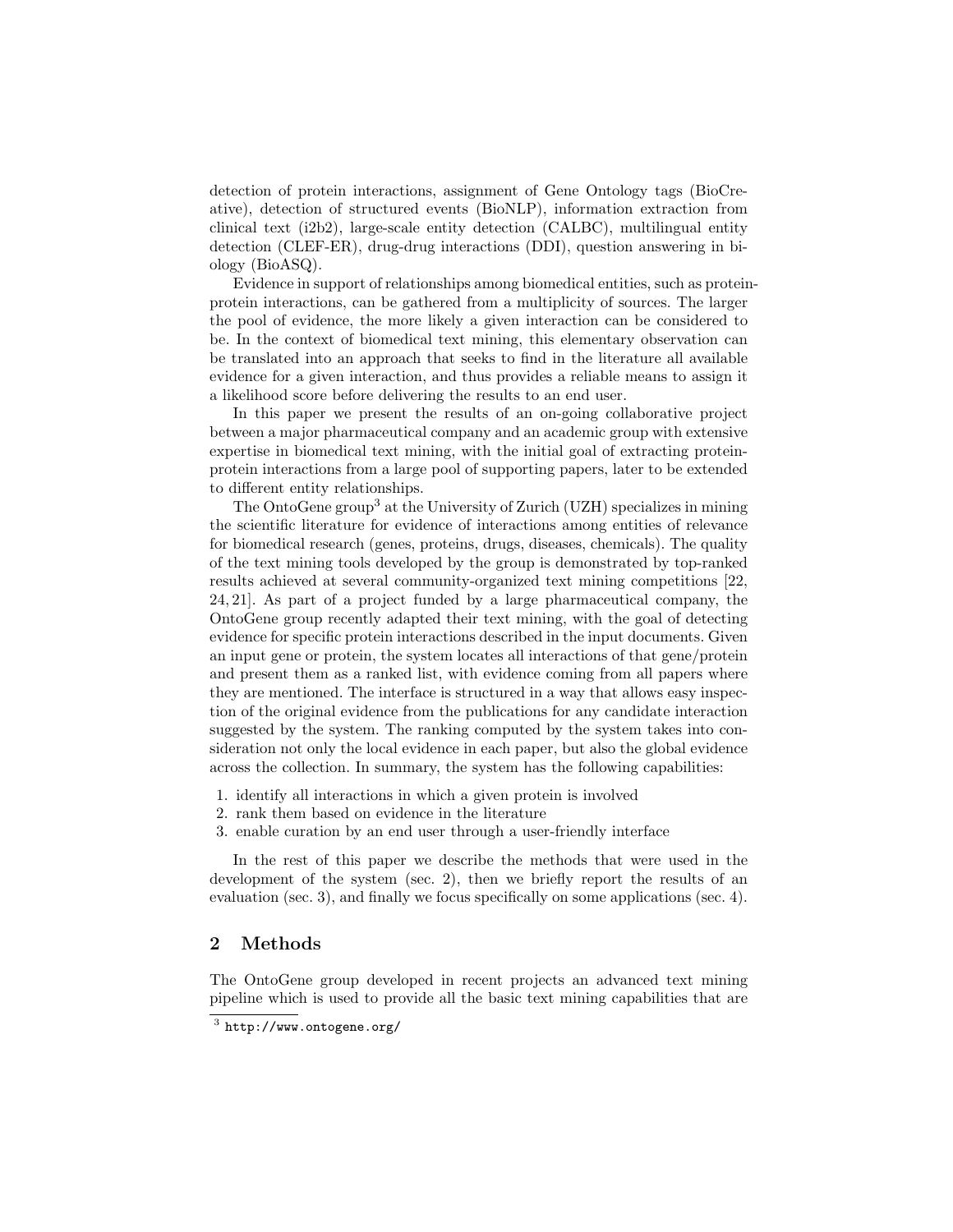needed for the successful realization of the activities described in this paper. Our text mining system has been evaluated in several community-organized competitive evaluation tasks and always shown to perform at state-of-the-art levels, for example obtaining best results in the annotation of experimental methods [22], in the annotation of protein-protein interactions [24], and in the discovery of several other entity types [21].

The OntoGene system uses terminology derived from life science databases, storing internally the several possible names for a given term and its unique identifier. All potential terms of relevance in the target collection are automatically annotated with an approximate matching approach. The annotation process not only identifies a string as a potential term of a given type (e.g. a protein), but also associates to it the unique identifier of the term. In case of ambiguos terms, several potential identifiers will be associated to the term. This high-recall approach is then followed by a machine-learning based filtering step which removes false positives and disambiguates ambiguos terms. In the case of the application considered in this paper, the reference database was BioGrid<sup>4</sup> [7] for its good coverage and quality curation. The result of the entity annotation phase is a richly annotated version of the original document, in an XML format which can be inspected with a customized interface, which we describe later in this paper.

In order to produce candidate interactions the system first generates all pairwise combinations of the pairs (term, identifier) seen in the document, and scores them using information from the original database, as described below. A threshold on the score can then be used to select the best candidate interactions. For each of these interactions, evidence snippets from the text are provided.

BioGrid provides for each protein-protein interaction at least one reference, i.e. a paper where that interaction is mentioned. Our initial collection for the experiment described in this paper consisted of 20,000 PubMed abtracts, selected from the references of BioGrid, in order to insure that at least one protein-protein interaction would be detectable. In addition to the abstract itself, we use also the MeSH keywords and list of Chemical substances which are associated to the abstract in PubMed.

For every annotated term, and for every possible identifier for that term, we compute a concept score, which is based on the likelihood of that (term, identifier) pair to participate in a curated interaction in the reference database. Additional factors, such as the position in the document (title vs abstracts) are used as weights.

For every pairwise combination of concepts (term identifiers) we also compute a sentence score, based on all the sentences which contain annotated terms with the identifiers of the two concepts (excluding cases where the two identifiers happen to refer to the same term). Such sentences (using a distant-learning approach) are assumed to be positives if the pair of identifiers is provided in the reference database as a curated interaction. This probability, estimated with a Naïve Bayes (NB) model having a bag of words as its features, tries to capture

 $^4$  http://thebiogrid.org/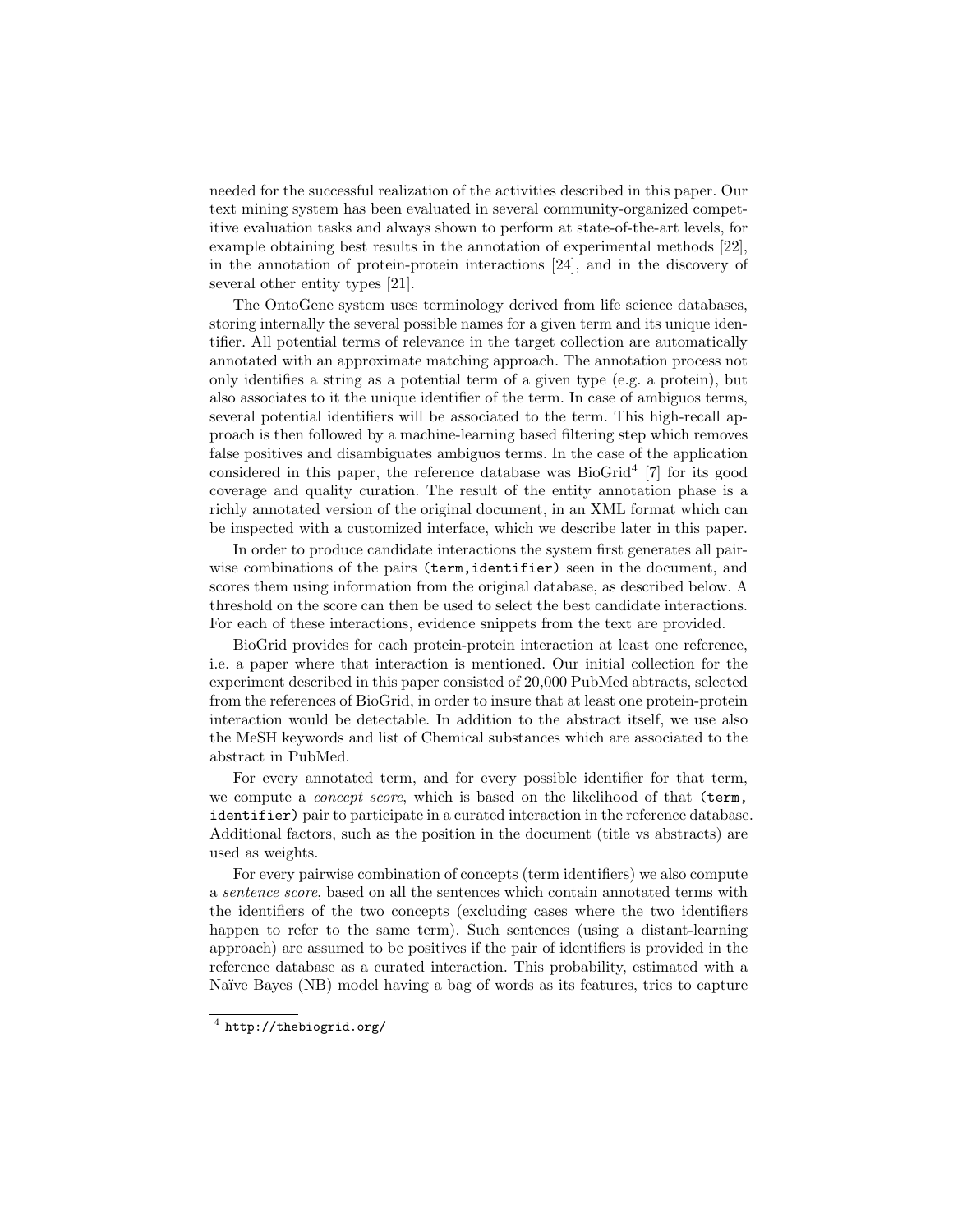the linguistic context in which the interaction can occur. For more technical details about the approach described in this section, please consult [23, 9].

## 3 Evaluation

The evaluation of the extracted interactions was performed using a 10-fold cross validation. The results are compared against the reference database (BioGrid in this case) taken as a gold standard. Care must be taken in the interpretation of these results, since the reference database does not provide the position of possible interactions, but only the fact that two interacting entities have been identified in a given paper. Therefore any results provided by the system in the form of a triple  $(\text{article}/id0, \text{entity}/id1, \text{entity}/id2)$  is considered positive if and only if the interaction  $(id1, id2)$  can be found in the database associated with paper id0.

Extending this approach to the evaluation of the detection of domain entities, we can consider a detected term as a true positive if it is associated to an identifier which is part of a curated relation for the analyzed article. This approach has the advantage that we can use the manually curated database as a gold standard for evaluation, but it has of course the disadvantage that a correctly annotated term might nonetheless be considered as a false positive simply because it is not part of one of the curated interactions.

Using the approach mentioned above, we evaluated the performance of the entity recognition component using the conventional evaluation measures. The basic system, as described above, reaches a recall of 70.6%, with however only a precision of 11.6% (F-score: 19.9%). After inspecting the results, we introduced a small number of exclusion rules for very frequent false positives, which lead to an improvement of precision  $(14.6\%)$  at a small cost for recall  $(70.0\%)$ , leading to a clearly better F-score (24.2%).

There are several reasons for the relatively low level of these results. The low level of precision can be partly explained by the indirect evaluation mechanism, i.e. an annotated term is only considered a positive if it is part of an interaction, which results in several false positives which could actually be perfectly correct entity annotations. The recall is affected by the fact that while database curators have access to the full articles, the system analyzes only abstracts.

In any case, our main concern in this experiment is the retrieval of interactions, therefore we aim for for a relatively high recall at the entity level, even at the cost of a low precision. The metric used for the evaluation of the detected interactions is *Threshold Average Precision* (TAP- $k$ ) [5], which is a measure of ranking quality. TAP- $k$  can be described in informal terms as "precision after having seen  $k$  false positives". The main reason for the choice of this metric is that while it unrealistic to expect the system to produce high levels of precision and recall, we aim at producing the best possible ranking of the results, since we expect the users to inspect only the top results produced by the system.

Since relations are pairwise combinations of detected entities, an upper boundary for the recall of relation extraction can be estimated from the entity recog-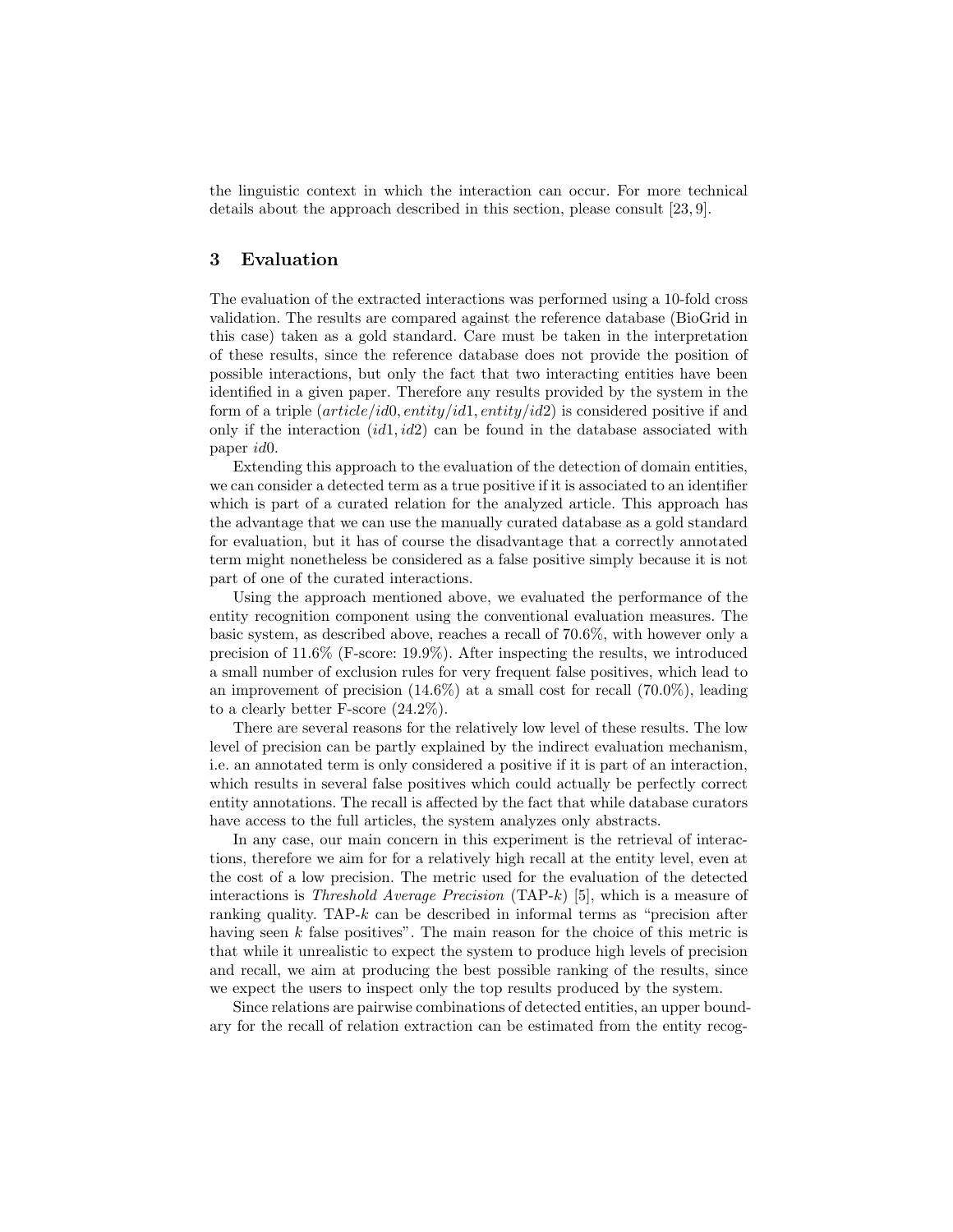|                     |            | 7107 results found in 59 ms Page 1 of 72 |  |  |  |  |
|---------------------|------------|------------------------------------------|--|--|--|--|
| prot: MDM2          | prot: TP53 | [collectionScore: 1126.030]              |  |  |  |  |
| prot: BCL2          | prot: TP53 | [collectionScore: 410.260]               |  |  |  |  |
| prot: <b>CDKN1A</b> | prot: TP53 | [collectionScore: 339.292]               |  |  |  |  |
| prot: CDKN2A        | prot: TP53 | [collectionScore: 241.339]               |  |  |  |  |
| prot: RB1           | prot: TP53 | [ collectionScore: 188.290]              |  |  |  |  |
| prot: <b>BAX</b>    | prot: TP53 | [collectionScore: 157.090]               |  |  |  |  |

Fig. 1. Example showing best ranked interactors for the protein TP53

nition recall. Given the current recall value of 0.7 for entity recognition, relation extraction is not expected to exceed 0.5 ( $(0.7 \times 0.7)$ ). Precision in relation extraction, just like in entity extractions, is limited by the type of evaluation methodology. Relations which have not been curated in the reference databases will be considered as false positives, even though they might be mentioned in the text as legitimate interactions. Using different variants of the parameter which combines the concept score and the relation score we were able to obtain a best value of 0.229 for the TAP-10 score of extracted relations.

## 4 Applications

In the previous section we described an approach towards semi-automated semantic annotation of PubMed abstracts (or full papers, when available), using unique identifiers from reference databases. A web-based user interface allows interaction of the expert user with the text mining system in order to achieve an efficient and accurate annotation. The automated annotations are also used in a large-scale application which enables a semantic search for interactions among domain entities.

#### 4.1 Large-scale interaction extraction and interaction validation

As an application of the methods described in the previous section, we have analyzed the whole of PubMed, and produced a database of the extracted proteinprotein interactions. Each interaction is characterized by a confidence score (derived from the relation score) which summarizes in a compact form the reliability of the interaction based on the evidence spread across the entire literature.

There are several potential applications for this database. As a demonstration we implemented an interface (using Apache Solr) which allows examination of the results. The user can enter an arbitrary protein name, and the system will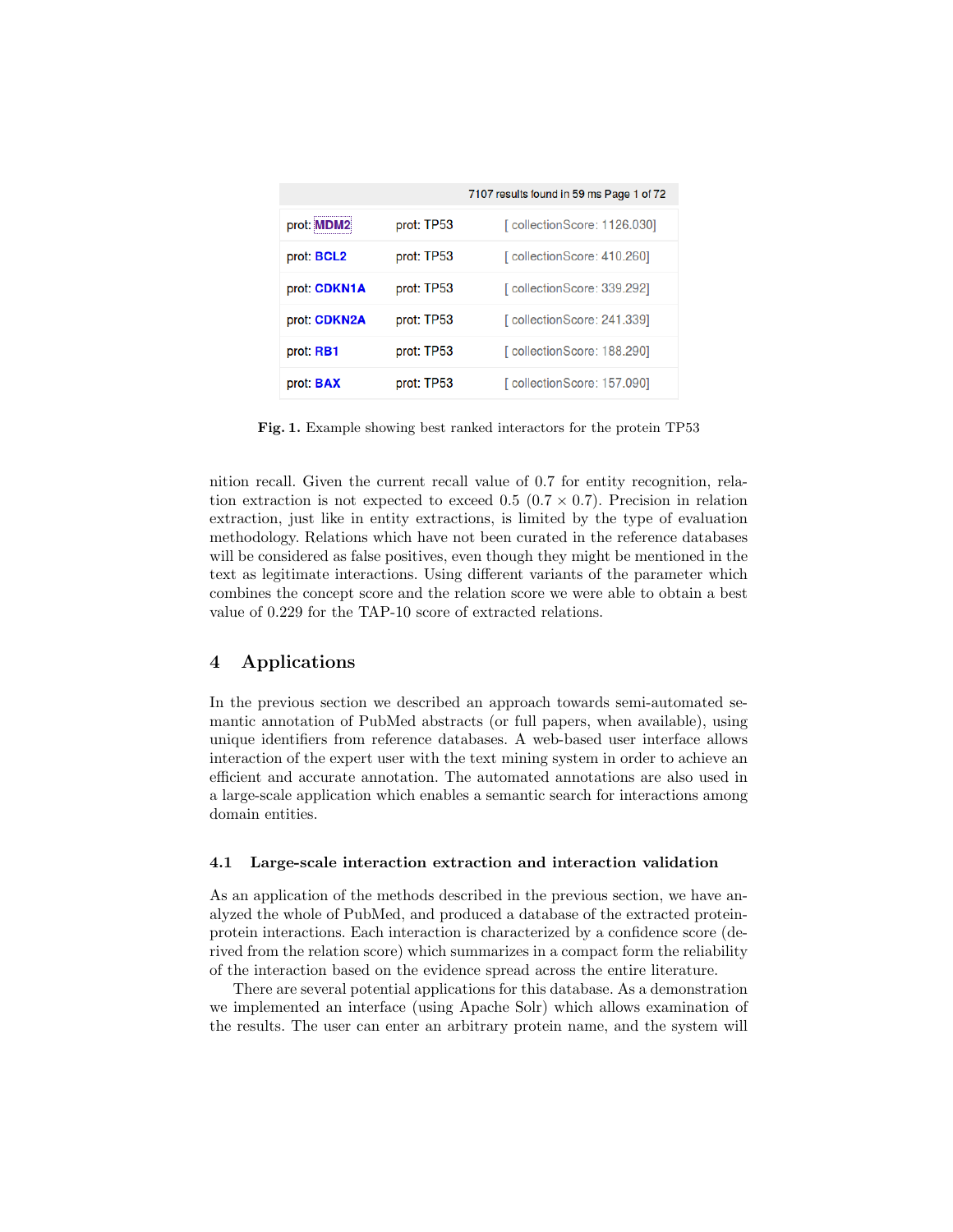| <b>Filter protein pair</b> | 478 results found in 77 ms Page 1 of 5                                                                                                                                                                        |
|----------------------------|---------------------------------------------------------------------------------------------------------------------------------------------------------------------------------------------------------------|
| prot                       | Ribosomal protein S7 as a novel modulator of p53 -MDM2 interaction: binding to MDM2,                                                                                                                          |
| <b>MDM2</b> (478)          | stabilization of p53 protein, and activation of p53 function. (2007)                                                                                                                                          |
| TP53 (478)                 | Herein, we demonstrate that S7 binds to MDM2, in vitro and in vivo, and that the interaction between MDM2<br>and S7 leads to modulation of MDM2 -p53 binding by forming a ternary complex among MDM2, p53 and |
| pmid                       | S7.                                                                                                                                                                                                           |
| 1614537(1)<br>7686617 (1)  | The identification of S7 as a novel MDM2 -interacting partner contributes to elucidation of the complex regulation<br>of the MDM2 -p53 interaction and has implications in cancer prevention and therapy.     |
| 7689721 (1)                | This results in the stabilization of p53 protein through abrogation of MDM2 -mediated p53 ubiquitination.                                                                                                     |
| 7791904 (1)                |                                                                                                                                                                                                               |
| 7935455 (1)                | docScore: 3.123<br>pmid: 17310983<br>protPair: TP53:::MDM2                                                                                                                                                    |
| 8058315 (1)                |                                                                                                                                                                                                               |
| 8816502 (1)                | Immunochemical analysis of the interaction of p53 with MDM2 ;-- fine mapping of the MDM2                                                                                                                      |
| 8875929 (1)                | binding site on <b>p53</b> using synthetic peptides. (1994)                                                                                                                                                   |
| 9010216(1)                 |                                                                                                                                                                                                               |
| 9223638 (1)                | Following the recent identification of the Bp53-19 epitope at the N-terminal end of p53, in the vicinity of where                                                                                             |
| 9226370 (1)                | MDM2 protein was known to bind, we investigated the possibility that Bp53-19 might identify a region of p53                                                                                                   |
| 9271120 (1)                | that interacts with MDM2 protein.                                                                                                                                                                             |
| 9278461 (1)                | MDM2 was found to bind with great specificity to short synthetic peptides derived from the N-terminus of p53.                                                                                                 |
| 9363941 (1)                | The function of p53 is modulated by binding to a number of cellular and viral proteins, such as MDM2 and<br>SV40 large T antigen.                                                                             |
| 9388200 (1)                |                                                                                                                                                                                                               |
| 9450543 (1)                | pmid: 8058315<br>docScore: 2.689<br>protPair: TP53:::MDM2                                                                                                                                                     |
| 9529248 (1)                |                                                                                                                                                                                                               |
| 9529249 (1)                |                                                                                                                                                                                                               |
| 9632782 (1)                | The p53 mRNA-Mdm2 interaction controls Mdm2 nuclear trafficking and is required for p53                                                                                                                       |
| 9653180 (1)                | activation following DNA damage.(2012)                                                                                                                                                                        |
| 9685342 (1)                | Here we show that ATM-dependent phosphorylation of Mdm2 at Ser395 is required for the p53 mRNA-Mdm2                                                                                                           |
| 9724636 (1)                | interaction.                                                                                                                                                                                                  |
| 9724739 (1)                | Interfering with the p53 mRNA-Mdm2 interaction prevents p53 stabilization and activation following DNA                                                                                                        |
| 9732264 (1)                | damage.                                                                                                                                                                                                       |
| 9809062 (1)                | These results demonstrate how ATM activity switches Mdm2 from a negative to a positive regulator of p53 via                                                                                                   |
| 9824166 (1)                | the p53 mRNA.                                                                                                                                                                                                 |
| 9840926 (1)                | pmid: 22264786<br>docScore: 2.213<br>protPair: TP53:::MDM2                                                                                                                                                    |

Fig. 2. Example showing top-ranked snippets for the interaction TP53 - MDM2

provide a list of candidate interactors, ranked according to the confidence score (see figure 1). Once the user selects one of these interactions, the system will deliver the textual snippets which are considered to be most relevant for that particular interaction. Figure 2 shows precisely this final step (best evidence for a given interaction) from the current version of the interface.

In another application we have been given by a domain expert a list of several hundred proteins of interest in a particular biological study (see figure 3). The researcher was interested in what are the potential interactions among those proteins. Since the number of potential interactions is quadratic to the number of input proteins, it is useful, before planning an experimental validation, to have some pre-filtering technique that allows to narrow down the space of interactions to be investigated. Using the database described above we were able to reduce considerably this set, removing a huge number of potential interactions for which there is no evidence whatsoever in the literature. Additionally, the remaining set of candidate interactions is ranked according to our confidence score, thus providing a potential way to further narrow down the scope of the experimental investigation (see figure 4), by selecting the highest ranked interaction interaction candidates which are not yet known to the domain expert.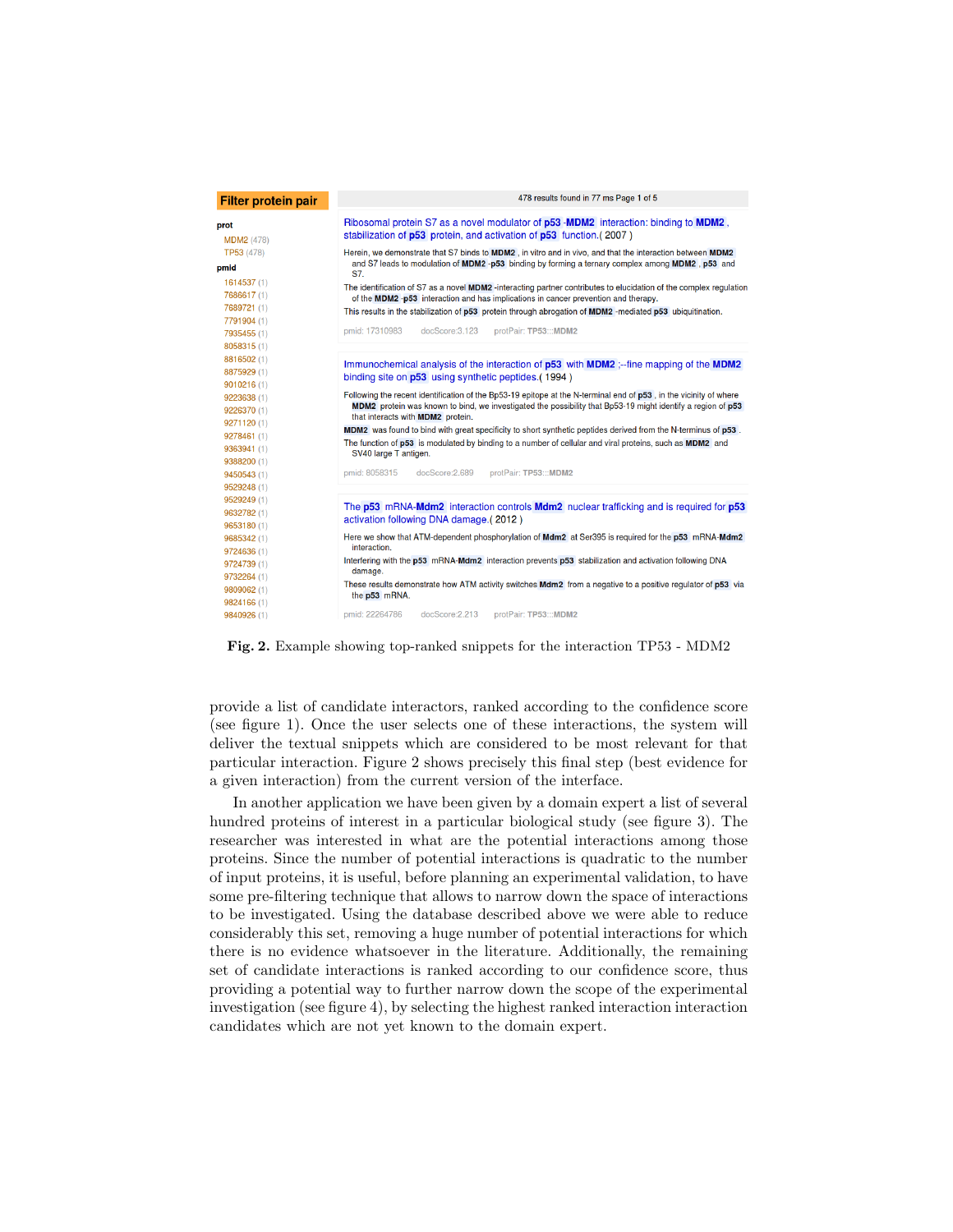| Seq. Nr.<br>AV          | Orig. id Av                | <b>UniProt ID</b><br>AV | UniProt HR AV      | <b>EntrezGene ID</b><br>AV | <b>EntrezGene</b><br>Symbol Av |
|-------------------------|----------------------------|-------------------------|--------------------|----------------------------|--------------------------------|
| $\overline{0}$          | ddb000000323 <b>095154</b> |                         | <b>ARK73 HUMAN</b> | 22977<br>AKR7A3            |                                |
| $\overline{1}$          | ddb000000376P02745         |                         | <b>C1QA HUMAN</b>  | 712                        | C1QA                           |
| $\overline{2}$          | ddb000000378P02747         |                         | C1QC HUMAN         | 714                        | C1QC                           |
| $\overline{3}$          | ddb000000379P02746         |                         | <b>C1OB HUMAN</b>  | 713                        | C1QB                           |
| $\overline{4}$          | ddb000000488O75636         |                         | <b>FCN3 HUMAN</b>  | 8547                       | FCN <sub>3</sub>               |
| $\overline{5}$          | ddb000000672012874         |                         | <b>SF3A3 HUMAN</b> | 10946                      | SF3A3                          |
| $\overline{6}$          | ddb000000894P22307         |                         | <b>NLTP HUMAN</b>  | 6342                       | SCP <sub>2</sub>               |
| 7                       | ddb000000943P07357         |                         | <b>CO8A HUMAN</b>  | 731                        | C8A                            |
| $\overline{\mathbf{8}}$ | ddb000000977 P36871        |                         | PGM1 HUMAN         | 5236                       | PGM1                           |
| $\overline{9}$          | ddb000001236P28066         |                         | <b>PSA5 HUMAN</b>  | 5686                       | PSMA5                          |
| 10                      | ddb000001249 P09488        |                         | <b>GSTM1 HUMAN</b> | 2944                       | GSTM1                          |
| 11                      | ddb000001333075534         |                         | CSDE1 HUMAN        | 7812                       | CSDE1                          |
| 12                      | ddb000001376P54868         |                         | HMCS2 HUMAN        | 3158                       | HMGCS2                         |
| 13                      | ddb000001464Q16610         |                         | <b>ECM1 HUMAN</b>  | 1893                       | ECM1                           |
| 14                      | ddb000001574 P06702        |                         | S10A9 HUMAN        | 6280                       | S100A9                         |
| 15                      | ddb000001576P05109         |                         | <b>S10A8 HUMAN</b> | 6279                       | <b>S100A8</b>                  |

Fig. 3. Validation of interaction set: example of input proteins.

#### 4.2 Assisted curation

Biomedical curators are professionals with a strong background in the life sciences who read the literature in search of particular items of information (e.g. newly detected protein interactions), and store such information in public databases, which can in turn be accessed later by the biologists. For example, UniProt [31] collects information on all known proteins. IntAct [10] is a database collecting protein interactions. PharmGKB [26] collects interactions among genes, drugs, and diseases. BioGrid [28] is a well-known database describing gene and protein interactions. Most of the information in these databases is derived from the primary literature by a process of manual revision known as "literature curation". The full scope of curation that has to be done on a single publication is part of ongoing research and leads to the development of new ontologies and to the definition of the most relevant relations that have to be considered.

Despite the significant improvements in the last couple of years, most experts agree that, at least for the time being, it is unrealistic to expect fully automated text mining systems to perform at a level acceptable for tasks that require high accuracy, such as automated database curation. However, existing systems can already achieve results which are sufficiently good to be used in a semi-automated context, where a human expert validates the output of the system. One application where this support is badly needed is biomedical literature curation.

In order to satisfy this need, we have implemented a user-friendly web based interface which interfaces our text mining system and allows a domain expert to inspect the results of the automated annotation process (see Figure 5). The purpose of the system is to enable a human annotator/curator to leverage upon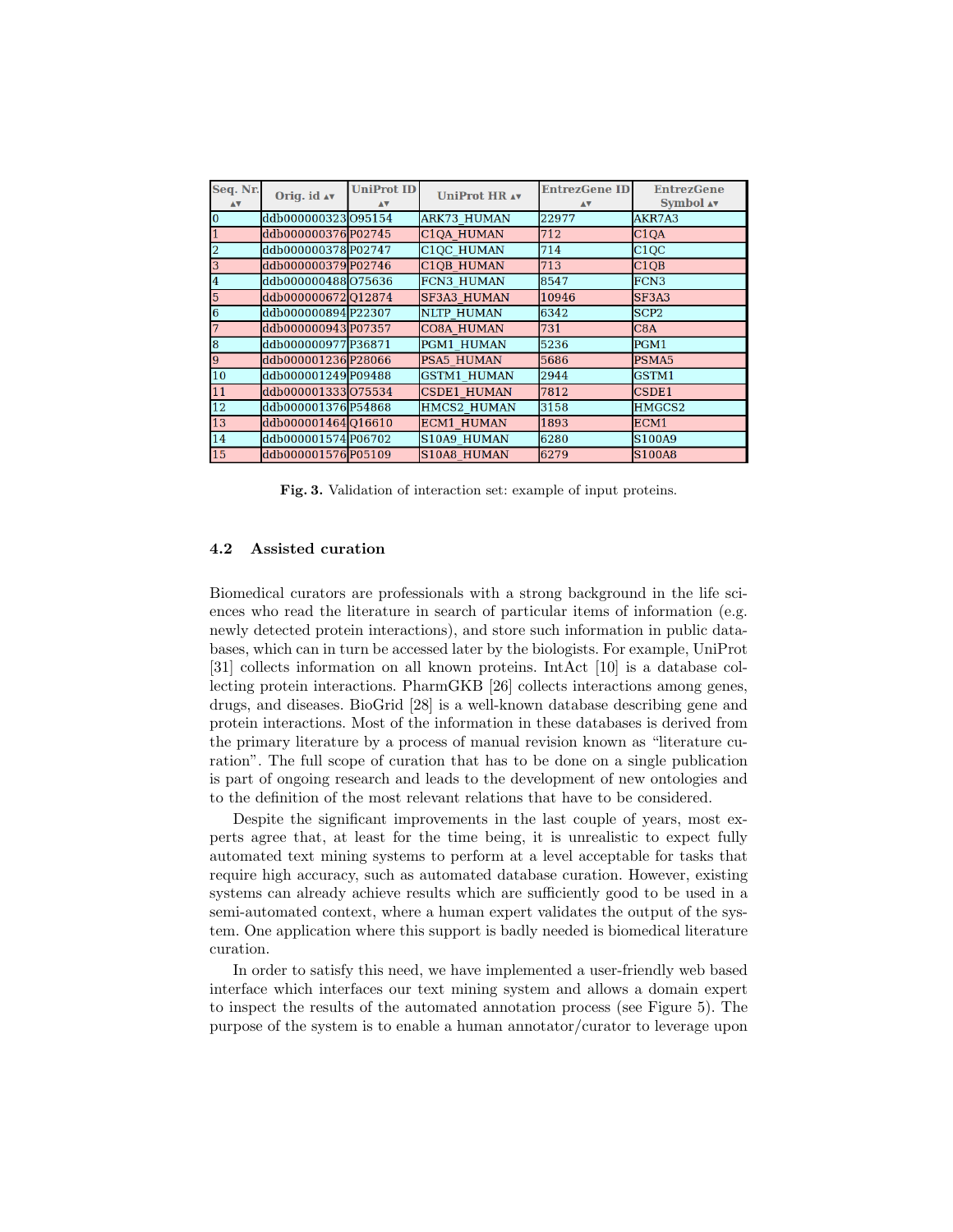| $P2 \land v$     | Score A       |  |  |  |  |
|------------------|---------------|--|--|--|--|
| C4A              | 63.0297457442 |  |  |  |  |
| C <sub>1</sub> S | 41.7238726595 |  |  |  |  |
| <b>APOE</b>      | 31.9526213286 |  |  |  |  |
| C5               | 31.3266103503 |  |  |  |  |
| C5               | 19.478908031  |  |  |  |  |
| <b>CFP</b>       | 16.9989155467 |  |  |  |  |
| C7               | 16.697047078  |  |  |  |  |
| C <sub>9</sub>   | 15.0230470854 |  |  |  |  |
| LRP1             | 13.6677124312 |  |  |  |  |
| C9               | 13.1438536078 |  |  |  |  |
| <b>SERPINA1</b>  | 12.4388526022 |  |  |  |  |
| <b>APOB</b>      | 10.8367307442 |  |  |  |  |
| C7               | 9.91467765777 |  |  |  |  |
| SERPING1         | 9.18803003922 |  |  |  |  |
| SOD <sub>1</sub> | 7.97410099379 |  |  |  |  |
| C <sub>3</sub>   | 7.8340226941  |  |  |  |  |
| <b>CLU</b>       | 7.78482416333 |  |  |  |  |
|                  |               |  |  |  |  |

Fig. 4. Validation of interaction set: best interactions detected by the system.

the result of a advanced text mining system in order to enhance the speed and effectiveness of the annotation process.

In case of ambiguity, the curator is offered the opportunity to correct the choices made by the system, at any of the different levels of processing: entity identification and disambiguation, organism selection, interaction candidates. The curator can access all the possible readings given by the system and select the most accurate. Candidate interactions are presented in a ranked order, according to the score assigned by the system. The curator can, for each of them, confirm, reject, or leave undecided. The results of the curation process can be fed back into the system, thus allowing incremental learning.

The documents and the annotations are represented consistently within a single XML file, which also contains a record of the user interaction, thus allowing advanced logging support. The annotations are selectively presented, in a ergonomic way through CSS formatting, according to different view modalities, While the XML annotations are transparent to the annotator (who therefore does not need to have any specialized knowledge beyond his biological expertise), his/her verification activities result in changes at the DOM of the XML document through client-side JavaScript. The use of modern AJAX methodology allows for online integration of background information, e.g. information from different term and knowledge bases, or further integration of foreign text mining services. The advantage of a client-side presentation logic is the flexibility for the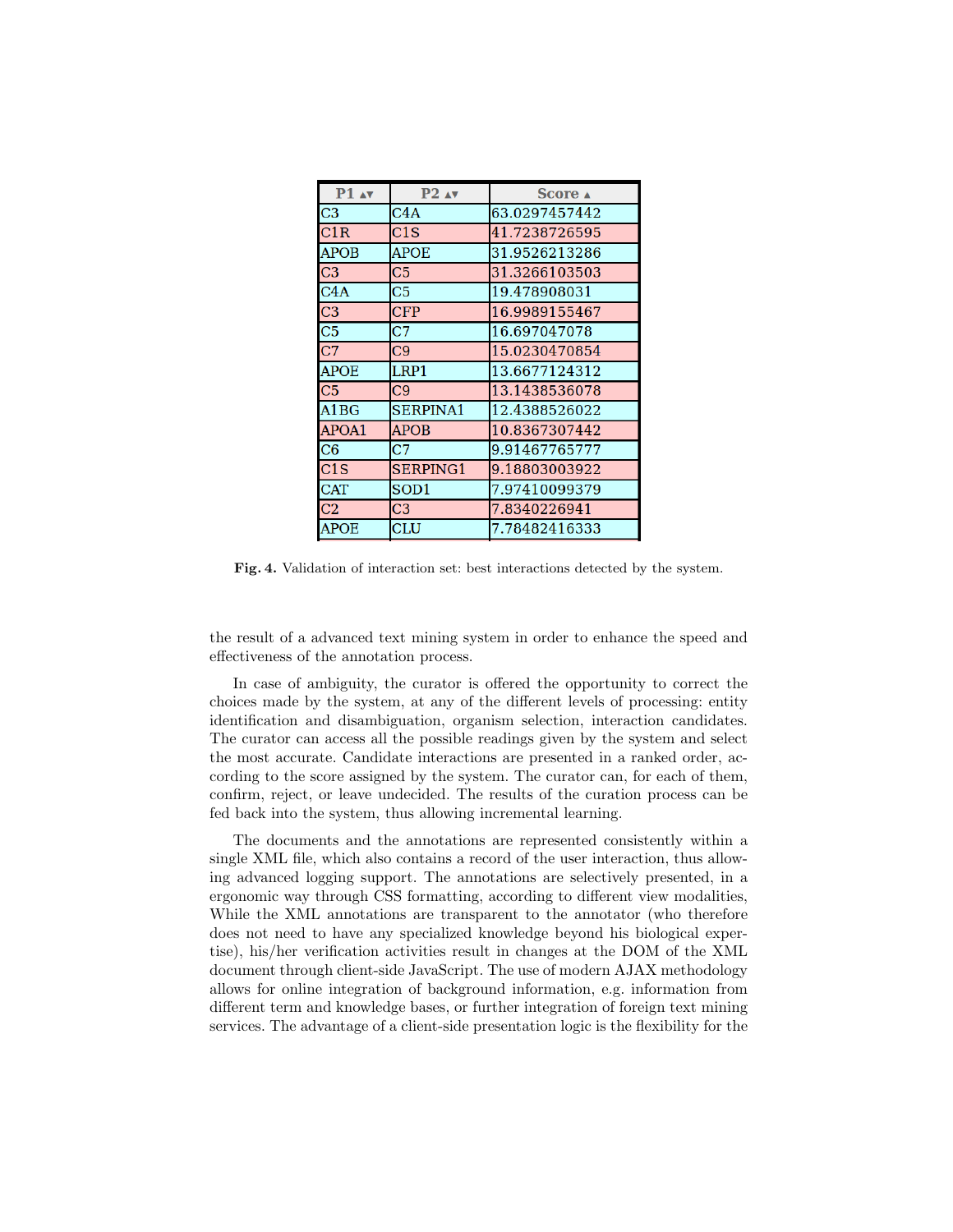| Document PMID 9294462                                                                                                                                                                                                                                                                                                                                                                                                                                                                                                                                                                                                                                                                                                                     |   |                         | <b>Annotation</b>                      |              |                |               |  |  |  |
|-------------------------------------------------------------------------------------------------------------------------------------------------------------------------------------------------------------------------------------------------------------------------------------------------------------------------------------------------------------------------------------------------------------------------------------------------------------------------------------------------------------------------------------------------------------------------------------------------------------------------------------------------------------------------------------------------------------------------------------------|---|-------------------------|----------------------------------------|--------------|----------------|---------------|--|--|--|
| Show Pubmed Entry                                                                                                                                                                                                                                                                                                                                                                                                                                                                                                                                                                                                                                                                                                                         |   |                         | <b>Interactions</b><br><b>Concepts</b> |              |                |               |  |  |  |
| S5 oxyR - Dependent Induction of Escherichia coli grx Gene                                                                                                                                                                                                                                                                                                                                                                                                                                                                                                                                                                                                                                                                                |   |                         | Selected<br>$\mathbf{E}$ Refresh       | Unselected   | Focus          | Export        |  |  |  |
| Expression by Peroxide Stress.                                                                                                                                                                                                                                                                                                                                                                                                                                                                                                                                                                                                                                                                                                            |   |                         | Concept $\triangle$                    | Name         | Freq           | <b>Type</b>   |  |  |  |
| S12 Analyses of the cloned fragment indicate that the grx gene,<br>encoding glutaredoxin 1, is inducible by hydrogen peroxide in an<br>oxyR - dependent fashion.<br>S23 Recently, Mukhopadhyay and Schellhorn (14) demonstrated with<br>gene fusions that OxyR activates transcription from the promoters of<br>hemF (encoding coprophyrinogen III oxidase), rcsC (encoding a<br>sensor regulator protein of capsular polysaccharide synthesis), and a gene<br>encoding a putative f497 protein.<br>S45 Nucleotide sequence analysis of the insert DNA of pSA139 revealed<br>that it carried a DNA fragment covering the oxyS promoter region, which<br>had been shown to be induced by H 2O 2 in an oxyR - dependent<br>fashion $(21)$ . |   |                         |                                        |              |                |               |  |  |  |
|                                                                                                                                                                                                                                                                                                                                                                                                                                                                                                                                                                                                                                                                                                                                           |   | $\overline{\mathsf{v}}$ | COND <sub>158</sub>                    | <b>H2O2</b>  | 1              | COLOMB        |  |  |  |
|                                                                                                                                                                                                                                                                                                                                                                                                                                                                                                                                                                                                                                                                                                                                           |   | V                       | ECK120000410                           | qrx          | 3              | <b>GENE</b>   |  |  |  |
|                                                                                                                                                                                                                                                                                                                                                                                                                                                                                                                                                                                                                                                                                                                                           |   | V                       | ECK120000813                           | b2218        | 1              | <b>GENE</b>   |  |  |  |
|                                                                                                                                                                                                                                                                                                                                                                                                                                                                                                                                                                                                                                                                                                                                           |   | $\overline{\mathsf{v}}$ | ECK120002078                           | sec          | 1              | <b>GENE</b>   |  |  |  |
|                                                                                                                                                                                                                                                                                                                                                                                                                                                                                                                                                                                                                                                                                                                                           |   | V                       | ECK120002558                           | <b>b4458</b> | 1              | <b>GENE</b>   |  |  |  |
|                                                                                                                                                                                                                                                                                                                                                                                                                                                                                                                                                                                                                                                                                                                                           |   | V                       | ECK120008987                           | hemF         | 1              | TU            |  |  |  |
|                                                                                                                                                                                                                                                                                                                                                                                                                                                                                                                                                                                                                                                                                                                                           |   | $\overline{\mathsf{v}}$ | ECK120009244                           | oxyR         | 7              | TU            |  |  |  |
|                                                                                                                                                                                                                                                                                                                                                                                                                                                                                                                                                                                                                                                                                                                                           |   | V                       | ECK120009367                           | dps          | 1              | TU            |  |  |  |
|                                                                                                                                                                                                                                                                                                                                                                                                                                                                                                                                                                                                                                                                                                                                           |   | V                       | ECK120009516                           | rcsC         | 1              | TU            |  |  |  |
|                                                                                                                                                                                                                                                                                                                                                                                                                                                                                                                                                                                                                                                                                                                                           |   |                         |                                        |              |                |               |  |  |  |
|                                                                                                                                                                                                                                                                                                                                                                                                                                                                                                                                                                                                                                                                                                                                           |   | V                       | ECK120011224                           | <b>IHF</b>   | 1              | <b>TF</b>     |  |  |  |
| S54 As in the case of pHA233, the - galactosidase activity encoded by                                                                                                                                                                                                                                                                                                                                                                                                                                                                                                                                                                                                                                                                     | ⊕ | V                       | ECK120011302                           | OxvR         | $\overline{7}$ | TF            |  |  |  |
| pHA2331 increased about threefold with H 2O 2 treatment in an oxyR -<br>dependent fashion (Fig. 1C and D), confirming that transcription from<br>the grx promoter is regulated by OxyR.<br>S116 The dps promoter is activated by OxyR during growth and by<br>IHF and sigma S in stationary phase.<br><b>Term Properties</b><br>Value: during growth:CONDITION during growth:CONDITION<br><b>Type: CONDITION</b>                                                                                                                                                                                                                                                                                                                          |   | $\triangledown$         | ECK120020431                           | oxyS         | 1              | <b>TU</b>     |  |  |  |
|                                                                                                                                                                                                                                                                                                                                                                                                                                                                                                                                                                                                                                                                                                                                           |   | V                       | ECK125135858                           | rcsC         | $\mathbf{1}$   | <b>TU</b>     |  |  |  |
|                                                                                                                                                                                                                                                                                                                                                                                                                                                                                                                                                                                                                                                                                                                                           |   | V                       | EFFECT001                              | activated 1  |                | <b>EFFECT</b> |  |  |  |
|                                                                                                                                                                                                                                                                                                                                                                                                                                                                                                                                                                                                                                                                                                                                           |   | $\triangledown$         | EFFECT003                              | activates 1  |                | <b>EFFECT</b> |  |  |  |
|                                                                                                                                                                                                                                                                                                                                                                                                                                                                                                                                                                                                                                                                                                                                           |   | V                       | EFFECT027                              | induced      | $\overline{1}$ | <b>EFFECT</b> |  |  |  |
|                                                                                                                                                                                                                                                                                                                                                                                                                                                                                                                                                                                                                                                                                                                                           |   |                         | EFFECT030                              | induction 1  |                | <b>EFFECT</b> |  |  |  |
|                                                                                                                                                                                                                                                                                                                                                                                                                                                                                                                                                                                                                                                                                                                                           |   |                         | EFFECT036                              | requiated 1  |                | <b>EFFECT</b> |  |  |  |
|                                                                                                                                                                                                                                                                                                                                                                                                                                                                                                                                                                                                                                                                                                                                           |   |                         | <b>A</b> 11                            |              |                |               |  |  |  |

Fig. 5. A screenshot of the curation system's interface

end user and the data transparency. For text mining applications, it is important to be able to link back curated metainformation to its textual evidence.

In a recently approved NIH-funded project ("High Throughput Literature Curation of Genetic Regulation in Bacterial Models") we intend to leverage the capabilities of the OntoGene/ODIN system in order to improve the efficiency of the curation process of the RegulonDB database. RegulonDB<sup>5</sup> is the primary database on transcriptional regulation in Escherichia coli K-12 containing knowledge manually curated from original scientific publications, complemented with high throughput datasets and comprehensive computational predictions.

## 5 Conclusion

We have presented an advanced text mining architecture, which is capable of automatically annotating the biomedical literature with domain entities of relevance for specific applications, and to detect interactions among those entities. In particular, we have discussed and evaluated a specific scenario for proteinprotein interactions.

Additionally, we discussed an application in assisted curation, and an application for the filtering of potential interactions among a given set of proteins. In order to support a process of assisted curation we provide a user-friendly webbased interface, which is currently being used by life science databases within the scope of large curation projects.

 $^5$  regulondb.ccg.unam.mx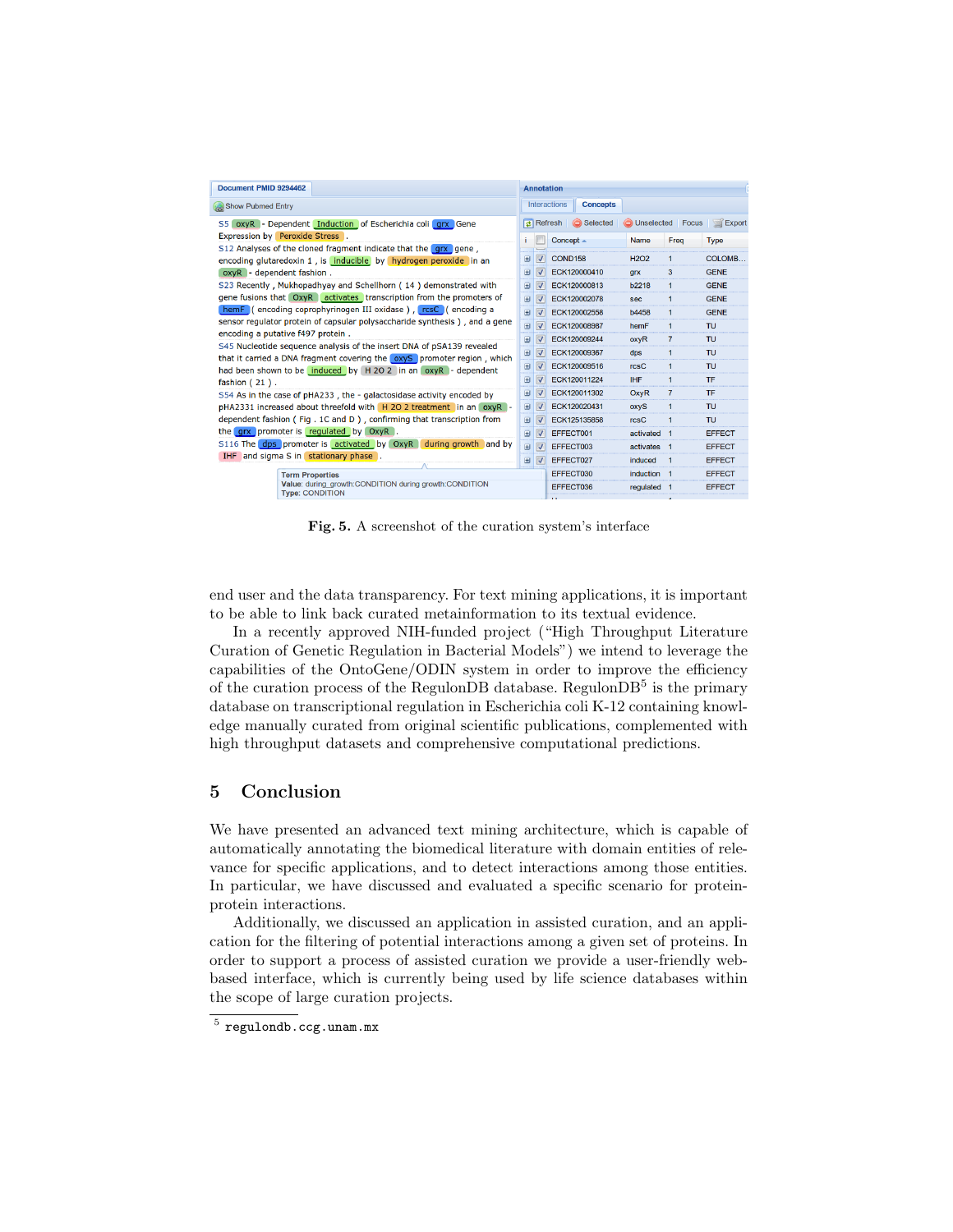### 6 Acknowledgments

The OntoGene group at the University of Zurich is partially supported by the Swiss National Science Foundation (grants  $100014 - 118396/1$  and  $105315 - 118396/1$ 130558/1) and by F. Hoffmann-La Roche Ltd, Basel, Switzerland. The collaboration with the RegulonDB group at the Mexican National University is sponsored by the NIH grant 1R01GM110597-01A1.

## References

- 1. Androutsopoulos, I.: A challenge on large-scale biomedical semantic indexing and question answering. In: BioNLP workshop (part of the ACL Conference) (08/2013 2013), http://bioasq.org/sites/default/files/BioNLP\\_presentation.pdf
- 2. Arighi, C.N., Carterette, B., Cohen, K.B., Krallinger, M., Wilbur, W.J., Fey, P., Dodson, R., Cooper, L., Van Slyke, C.E., Dahdul, W., Mabee, P., Li, D., Harris, B., Gillespie, M., Jimenez, S., Roberts, P., Matthews, L., Becker, K., Drabkin, H., Bello, S., Licata, L., Chatr-aryamontri, A., Schaeffer, M.L., Park, J., Haendel, M., Van Auken, K., Li, Y., Chan, J., Muller, H.M., Cui, H., Balhoff, J.P., Chi-Yang Wu, J., Lu, Z., Wei, C.H., Tudor, C.O., Raja, K., Subramani, S., Natarajan, J., Cejuela, J.M., Dubey, P., Wu, C.: An overview of the BioCreative 2012 workshop track iii: interactive text mining task. Database 2013 (2013), http://database. oxfordjournals.org/content/2013/bas056.abstract
- 3. Aronson, A.R., Lang, F.M.: An overview of MetaMap: historical perspective and recent advances. J Am Med Inform Assoc 17(3), 229–236 (2010)
- 4. Campos, D., Matos, S., Oliveira, J.L.: Gimli: open source and high-performance biomedical name recognition. BMC Bioinformatics 14, 54 (2013)
- 5. Carroll, H.D., Kann, M.G., Sheetlin, S.L., Spouge, J.L.: Threshold average precision (TAP-k): a measure of retrieval designed for bioinformatics. Bioinformatics 26(14), 1708–1713 (2010)
- 6. Chen, H., Sharp, B.: Content-rich biological network constructed by mining pubmed abstracts. BMC Bioinformatics 5, 147 (2004)
- 7. Dolinski, K., Chatr-Aryamontri, A., Tyers, M.: Systematic curation of protein and genetic interaction data for computable biology. BMC Biol. 11, 43 (2013)
- 8. Doms, A., Schroeder, M.: GoPubMed: exploring PubMed with the Gene Ontology. Nucleic Acids Res. 33(Web Server issue), W783–786 (Jul 2005)
- 9. Furrer, L., Clematide, S., Marques, H., Rodriguez-Esteban, R., Romacker, M., Rinaldi, F.: Collection-wide extraction of protein-protein interactions. In: Proceedings of The Sixth International Symposium on Semantic Mining in Biomedicine (SMBM), Aveiro, Portugal (October 2014)
- 10. Hermjakob, H., Montecchi-Palazzi, L., Lewington, C., Mudali, S., Kerrien, S., Orchard, S., Vingron, M., Roechert, B., Roepstorff, P., Valencia, A., Margalit, H., Armstrong, J., Bairoch, A., Cesareni, G., Sherman, D., Apweiler, R.: IntAct: an open source molecular interaction database. Nucl. Acids Res. 32(suppl 1), D452– 455 (2004), http://nar.oxfordjournals.org/cgi/content/abstract/32/suppl\ \_1/D452
- 11. Hoffmann, R.: Using the iHOP information resource to mine the biomedical literature on genes, proteins, and chemical compounds. Curr Protoc Bioinformatics Chapter 1, Unit1.16 (Dec 2007)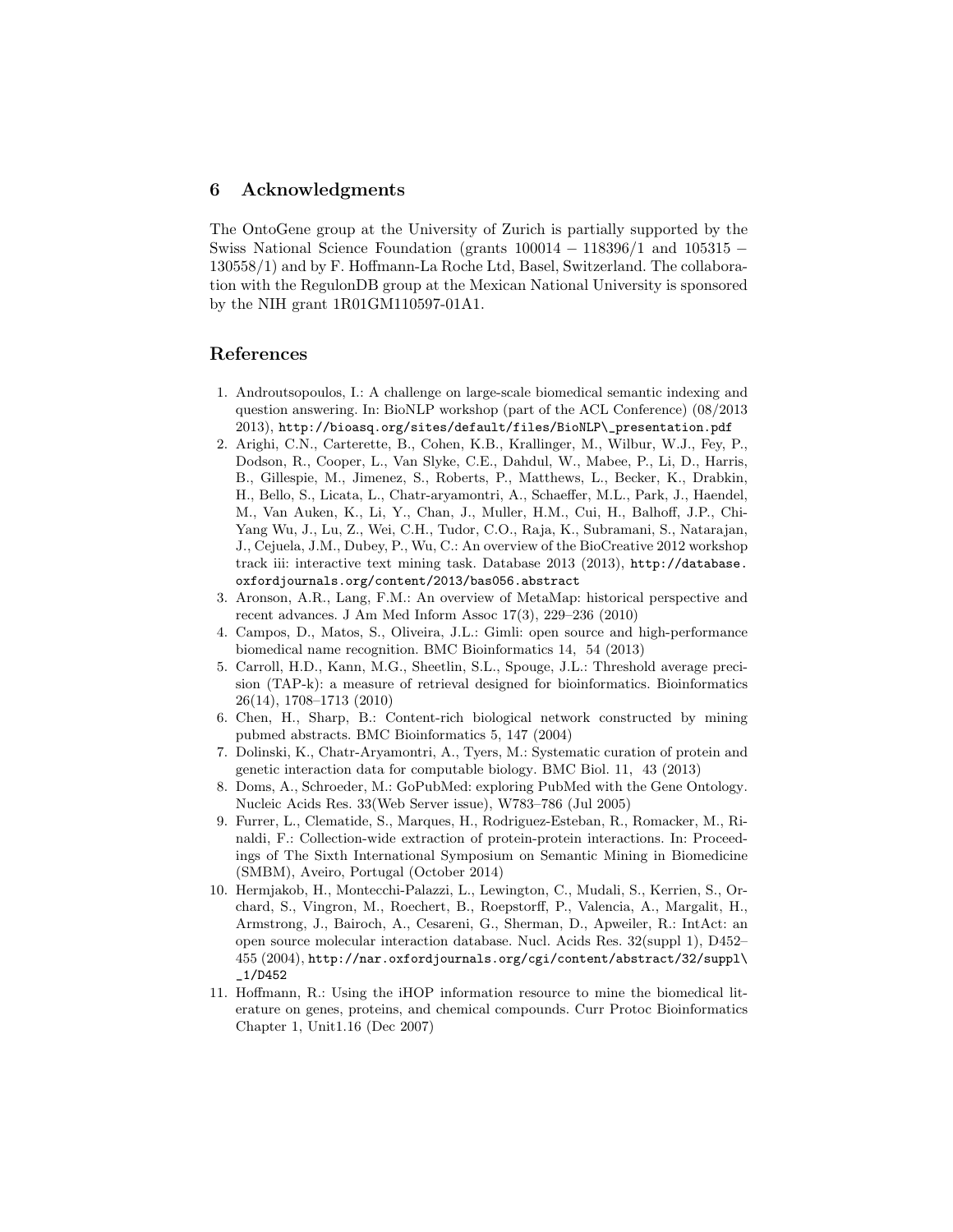- 12. Hoffmann, R., Valencia, A.: A gene network for navigating the literature. Nature Genetics 36, 664 (2004)
- 13. Jonquet, C., Shah, N.H., Musen, M.A.: The open biomedical annotator. Summit on Translat Bioinforma 2009, 56–60 (2009)
- 14. Kim, J., Pezik, P., Rebholz-Schuhmann, D.: Medevi: Retrieving textual evidence of relations between biomedical concepts from medline. Bioinformatics 24(11), 1410– 1412 (2008)
- 15. Lu, Z.: Pubmed and beyond: a survey of web tools for searching biomedical literature. Database 2011 (2011), http://database.oxfordjournals.org/content/ 2011/baq036.abstract
- 16. Plake, C., Schiemann, T., Pankalla, M., Hakenberg, J., Leser, U.: AliBaba: PubMed as a graph. Bioinformatics 22(19), 2444–2445 (Oct 2006)
- 17. Pyysalo, S., Ohta, T., Miwa, M., Cho, H.C., Tsujii, J., Ananiadou, S.: Event extraction across multiple levels of biological organization. Bioinformatics 28(18), i575–i581 (Sep 2012)
- 18. Rebholz-Schuhmann, D., Arregui, M., Gaudan, S., Kirsch, H., Jimeno, A.: Text processing through Web services: calling Whatizit. Bioinformatics 24(2), 296–298 (2008), http://bioinformatics.oxfordjournals.org/cgi/ content/abstract/24/2/296
- 19. Rebholz-Schuhmann, D., Clematide, S., Rinaldi, F., Kafkas, S., van Mulligen, E.M., Bui, C., Hellrich, J., Lewin, I., Milward, D., Poprat, M., Jimeno-Yepes, A., Hahn, U., Kors, J.: Entity recognition in parallel multi-lingual biomedical corpora: The clef-er laboratory overview. In: Forner, P., Mueller, H., Rosso, P., Paredes, R. (eds.) Information Access Evaluation. Multilinguality, Multimodality, and Visualization, pp. 353–367. Lecture Notes in Computer Science, Springer, Valencia (2013), http: //www.zora.uzh.ch/82216/
- 20. Rebholz-Schuhmann, D., Yepes, A., Li, C., Kafkas, S., Lewin, I., Kang, N., Corbett, P., Milward, D., Buyko, E., Beisswanger, E., Hornbostel, K., Kouznetsov, A., Witte, R., Laurila, J., Baker, C., Kuo, C.J., Clematide, S., Rinaldi, F., Farkas, R., Mora, G., Hara, K., Furlong, L.I., Rautschka, M., Neves, M., Pascual-Montano, A., Wei, Q., Collier, N., Chowdhury, M., Lavelli, A., Berlanga, R., Morante, R., Van Asch, V., Daelemans, W., Marina, J., van Mulligen, E., Kors, J., Hahn, U.: Assessment of ner solutions against the first and second calbc silver standard corpus. Journal of Biomedical Semantics 2(Suppl 5), S11 (2011), http://www.jbiomedsem.com/content/2/S5/S11
- 21. Rinaldi, F., Clematide, S., Hafner, S., Schneider, G., Grigonyte, G., Romacker, M., Vachon, T.: Using the OntoGene pipeline for the triage task of BioCreative 2012. The Journal of Biological Databases and Curation, Oxford Journals (2013)
- 22. Rinaldi, F., Kappeler, T., Kaljurand, K., Schneider, G., Klenner, M., Clematide, S., Hess, M., von Allmen, J.M., Parisot, P., Romacker, M., Vachon, T.: OntoGene in BioCreative II. Genome Biology 9(Suppl 2), S13 (2008), http://genomebiology. com/2008/9/S2/S13
- 23. Rinaldi, F., Schneider, G., Clematide, S.: Relation mining experiments in the pharmacogenomics domain. Journal of Biomedical Informatics 45(5), 851–861 (2012), http://www.sciencedirect.com/science/article/pii/S1532046412000676
- 24. Rinaldi, F., Schneider, G., Kaljurand, K., Clematide, S., Vachon, T., Romacker, M.: OntoGene in BioCreative II.5. IEEE/ACM Transactions on Computational Biology and Bioinformatics  $7(3)$ ,  $472-480$   $(2010)$
- 25. Rodriguez-Esteban, R.: Biomedical text mining and its applications. PLoS Comput. Biol. 5(12), e1000597 (Dec 2009)